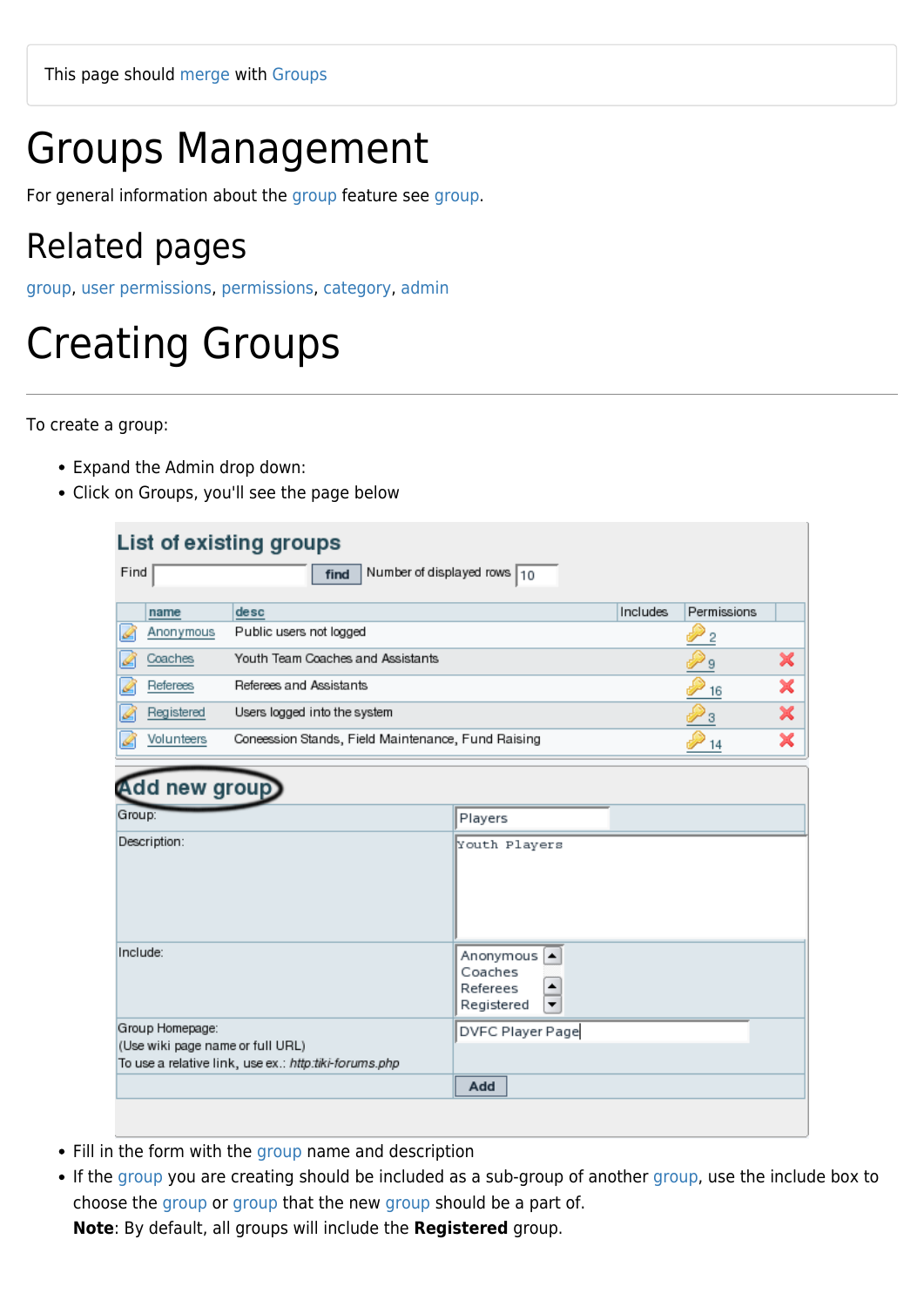- If the [group](https://doc.tiki.org/group) should have it's own homepage, put the wiki page name or full URL in the Home Page Box (Do not forget to have checked 'Use group homepages' in admin->general ) . Special value: the user homepage prefix (ex: UserPage) can be use to redirect a user to his homepage at login.
- When all fields have been filled in click the Add button. The form will refresh and you [group](https://doc.tiki.org/group) will appear in the new list (see below)
- Group Default Category(Default category assigned to objects edited by a group user): (**tw>=1.10**)If a user with a default group (do not forget to set the default group for each user) edits (create or modify) an object and save the object without putting a category, the specified category is automatically assign to the object.

# Assigning users to groups.

From the user administration screen click on the gold key to the right of the user line.

|      | <b>Users</b> |       |                              |                                                               |       |                                       |  |
|------|--------------|-------|------------------------------|---------------------------------------------------------------|-------|---------------------------------------|--|
| Find |              |       | find                         | Number of displayed rows $\boxed{10}$                         |       |                                       |  |
|      |              |       | more criteria                |                                                               |       |                                       |  |
|      |              | Name  | Email                        | Last login                                                    | Valid | Groups                                |  |
|      |              | admin |                              | Friday 25 of May, 2007 03:28:51 UTC                           | yes   |                                       |  |
|      |              |       | aferguson fergie@example.com | Never $()$<br>Click on the key to assign this user to a group | yes   | $\alpha$ aches $(x)$<br>Registered(x) |  |

The assign user form will be opened (see below)

#### $\pmb{\times}$

This form shows the user information, the [group](https://doc.tiki.org/group) that the user already belongs to, and a list of [group](https://doc.tiki.org/group) that the user can join. There are also shortcuts to [group](https://doc.tiki.org/group) permissions, [group](https://doc.tiki.org/group) admin, and user admin from this page.

# Assigning permissions to groups.

From the [group](https://doc.tiki.org/group) administration screen click on the gold key icon for a particular group and you will see a screen divided in two parts. The first part (see below)shows the permissions that are currently set for the group.

#### $\pmb{\times}$

The lower part of the screen shows all the permissions available to the [group](https://doc.tiki.org/group), as well as details about the currently assigned permissions.

The entry below shows that the permission has been inherited from the permissions given to registered users.

|  | calendar<br>, browse the calendar<br>calendar<br>-- |
|--|-----------------------------------------------------|
|--|-----------------------------------------------------|

An entry like the one below shows that the [group](https://doc.tiki.org/group) has permission to administer the feature, in this case, calendars.

| calendar<br>view<br>l tiki<br>$\sim$ | Can browse the calendar. |  |
|--------------------------------------|--------------------------|--|
|                                      |                          |  |

Additional permissions are assigned by clicking the checkboxes next to the permission, and then clicking the update button at the top or bottom of the page when finished.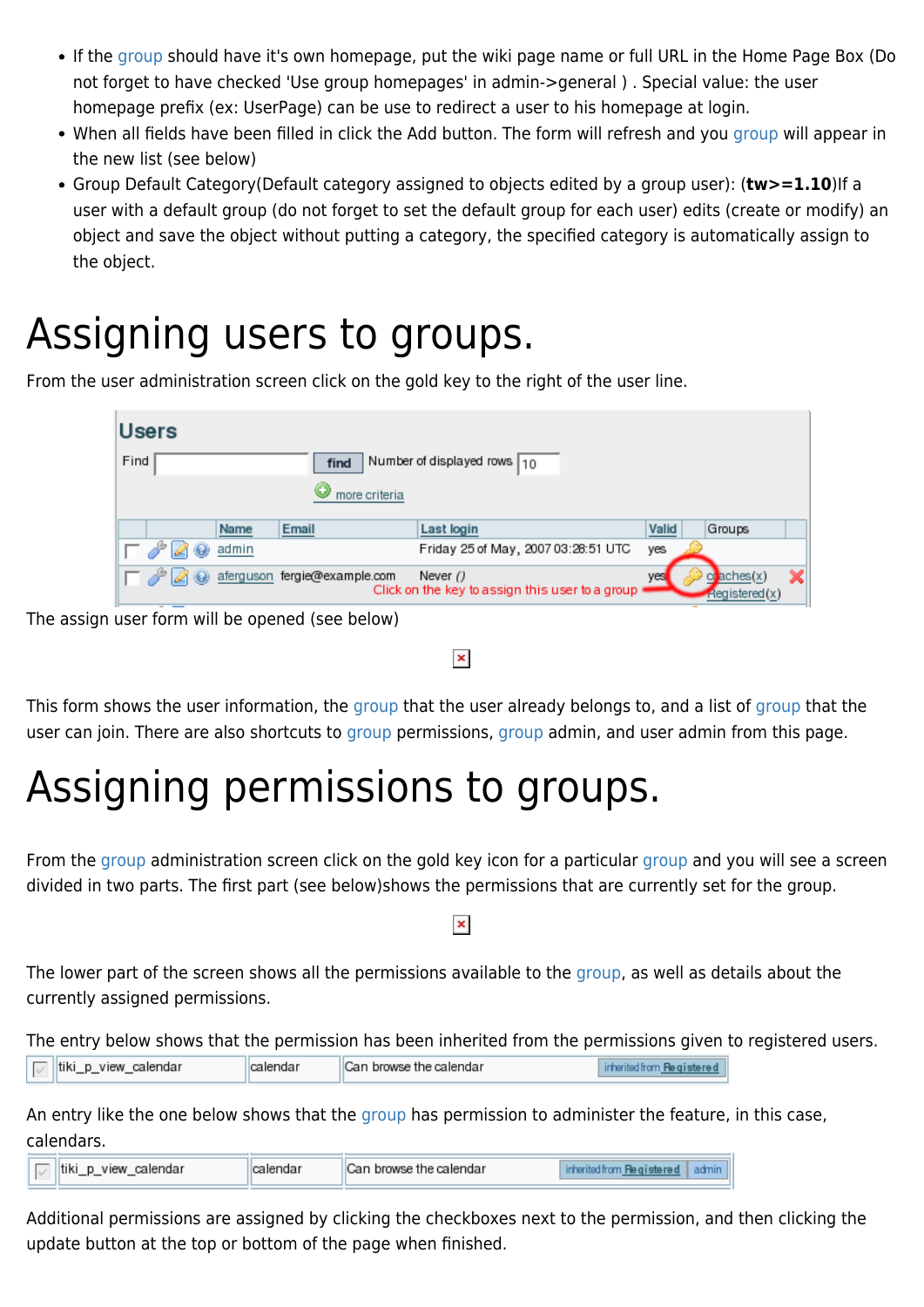# Changing or Removing Groups

| Find |            | List of existing groups<br>Number of displayed rows $10$<br>find  |                      |  |
|------|------------|-------------------------------------------------------------------|----------------------|--|
|      | name       | Includes<br>desc                                                  | Permissions          |  |
|      | Anonymous  | Public users not logged                                           | 2                    |  |
|      | Coaches    | Youth Team Coaches and Assistants<br>Click Here to Edit           | Click here to delete |  |
|      | Referees   | Referees and Assistants                                           | 16                   |  |
|      | Registered | Users logged into the system<br>Click here to change permissions. |                      |  |
|      | Volunteers | Coneession Stands, Field Maintenance, Fund Raising                |                      |  |

- To change a [group](https://doc.tiki.org/group), click on the [group](https://doc.tiki.org/group) name
- To change permissions on a [group](https://doc.tiki.org/group), click on the key icon
- To remove a [group](https://doc.tiki.org/group), click on the X.

## Changing [group](https://doc.tiki.org/group) Settings

| <b>Edit group Coaches</b>                                  |                                                              |  |
|------------------------------------------------------------|--------------------------------------------------------------|--|
| assign permissions                                         |                                                              |  |
| Group:                                                     | Coaches                                                      |  |
| Description:                                               | Youth Team Coaches and Assistants                            |  |
| Include:                                                   | None<br>▲<br>Anonymous<br>Registered<br>٠<br>Volunteers<br>▼ |  |
| Group Homepage:                                            |                                                              |  |
| (Use wiki page name or full URL)                           |                                                              |  |
| To use a relative link, use ex.: http:tiki-forums.php      |                                                              |  |
|                                                            | Save                                                         |  |
| <b>Members List: Coaches</b>                               |                                                              |  |
| $\mathsf{X} \subseteq \mathsf{rbenitez}$<br>×<br>aferguson | $\times$ $\Box$ scoppel<br>$\mathbb{Z}$ mjol<br>dmoyes       |  |
| 5 users in group Coaches                                   |                                                              |  |

After clicking on the [group](https://doc.tiki.org/group) you want to change, you'll see the form above.

- To change [group](https://doc.tiki.org/group) Name, Description, Subgroups Included, or Homepage, edit the form and click the save button.
- To remove a [group](https://doc.tiki.org/group) member, click on the red X next to the members name. Note!: This does not remove the user, it just takes them out of the group.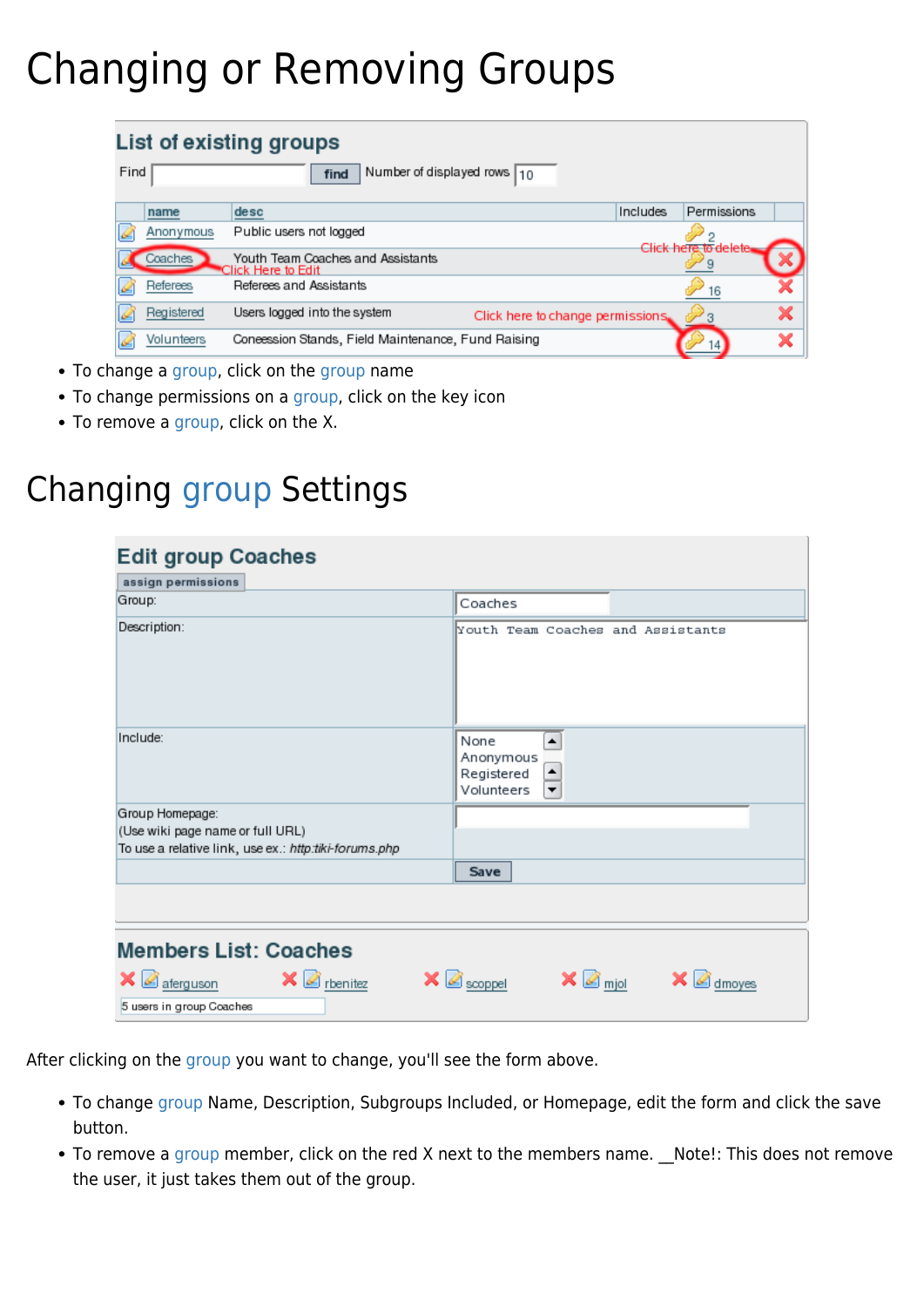# Assigning a tracker to a [group](https://doc.tiki.org/group)

see: [Group Tracker](https://doc.tiki.org/Group-Tracker)

# Group Permissions

In this section you can see information for the [group](https://doc.tiki.org/group) that you selected as name, description and permissions assigned.

Then you can create a new permission level and you can if you want assign all the permissions in some level to the group. Or remove all the permissions in some level from this group. As you can see permissions are organized in levels. By default Tiki comes with four prearranged levels that you can modify as you want:

- Basic: permissions for anonymous users, basic site usage
- Registered: permissions for logged users
- Editor: Permissions to site editors can manipulate content.
- Admin: Permissions for admins only. Can be dangerous if misused

In the second part of the screen you can assign permissions and change levels.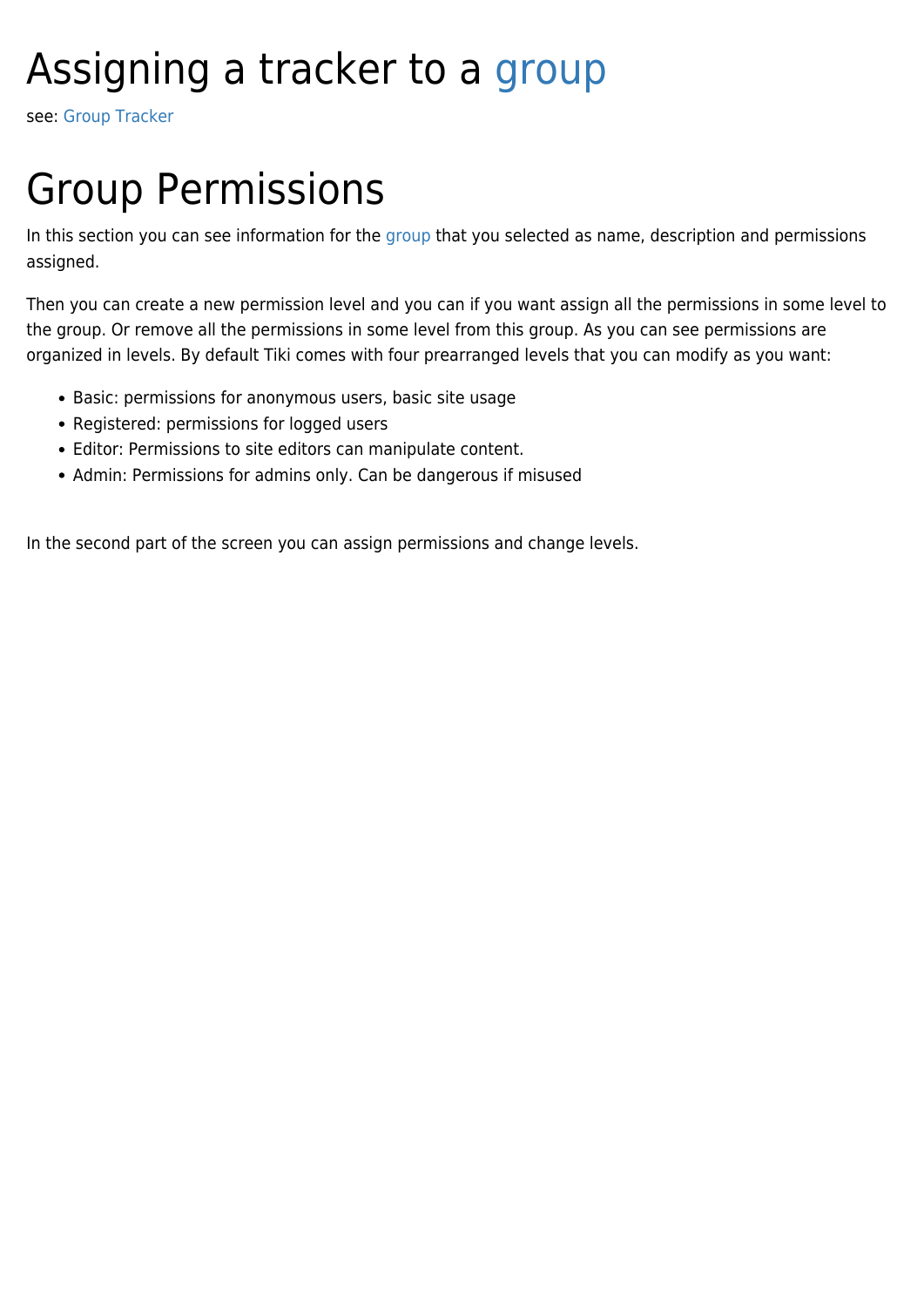|   | Forums   Comm   Games   Quizzes ]<br>[ Cms  FAQs  User  Chat  Content Templates  Shoutbox <br>Drawings  HTML pages  Trackers ]<br>[ Surveys] Webmail Newsletters] Messages   DSN  Directory]<br>Workflow   Charts   ExtWikis   Live support   Calendar ] |              |         |      |                                                                                                   |
|---|----------------------------------------------------------------------------------------------------------------------------------------------------------------------------------------------------------------------------------------------------------|--------------|---------|------|---------------------------------------------------------------------------------------------------|
|   | name                                                                                                                                                                                                                                                     | level        |         |      | type desc                                                                                         |
|   | tiki p admin                                                                                                                                                                                                                                             | admin.       |         | tiki | Administrator,<br>can manage<br>users groups and<br>permissions and<br>all the weblog<br>features |
| г | tiki_p_use_HTML                                                                                                                                                                                                                                          | editors      |         | tiki | Can use HTML in<br>pages                                                                          |
|   | tiki_p_edit_templates                                                                                                                                                                                                                                    | admin        |         | tiki | Can edit site<br>templates                                                                        |
|   | tiki p_admin_dynamic                                                                                                                                                                                                                                     | editors      |         | tiki | Can admin the<br>dynamic content<br>system                                                        |
| Г | tiki_p_admin_banners                                                                                                                                                                                                                                     | admin        |         | tiki | Administrator,<br>can admin<br>banners                                                            |
| Г | tiki p admin categories                                                                                                                                                                                                                                  | editors      | $\star$ | tiki | Can admin<br>categories                                                                           |
|   | tiki_p_vote_poll                                                                                                                                                                                                                                         | basic        |         | tiki | Can vote polls                                                                                    |
|   | tiki_p_edit_cookies                                                                                                                                                                                                                                      | editors      |         | tiki | Can admin<br>cookies                                                                              |
|   | tiki_p_view_stats                                                                                                                                                                                                                                        | basic        |         | tiki | Can view site<br>stats                                                                            |
|   | tiki_p_view_referer_stats                                                                                                                                                                                                                                | editors      |         | tiki | Can view referer<br>stats                                                                         |
| ſ | tiki_p_eph_admin.                                                                                                                                                                                                                                        | editors      |         | tiki | Can admin<br>ephemerides                                                                          |
|   | tiki_p_admin_mailin                                                                                                                                                                                                                                      | admin        |         | tiki | Can admin mail-<br>in accounts                                                                    |
|   | tiki_p_edit_languages                                                                                                                                                                                                                                    | editors      |         | tiki | Can edit<br>translations and<br>create new<br>languages                                           |
|   | tiki_p_admin_banning                                                                                                                                                                                                                                     | admin        |         | tiki | Can ban users or<br>ips.                                                                          |
|   | tiki_p_create_css                                                                                                                                                                                                                                        | registered + |         | tiki | Can create new<br>css suffixed with -<br>user                                                     |

The top section is used to select a permission category, for example games, forums, FAQs,etc. All can be used to see all the permissions at once (the screen will be VERY long). For each category for which permissions will be displayed the checkboxes indicate if the permission is assigned to the [group](https://doc.tiki.org/group) or not. You can assign/remove permissions using the checkboxes; you can also change the level of any permission using the dropdown. In this way you can re-classify the permissions as you need and then easily assign all level-x permissions to a [group](https://doc.tiki.org/group) whenever you want.

When a user belongs to more than one [group](https://doc.tiki.org/group) the permissions are accumulated.

# Permissions

Permissions are what [group](https://doc.tiki.org/group) CAN do. Note that permissions always ALLOW group to do things; there are no restrictive permissions in Tiki because they can conflict if the user belongs to more than one group. The list of permissions that you can assign to [group](https://doc.tiki.org/group) are:

## General permissions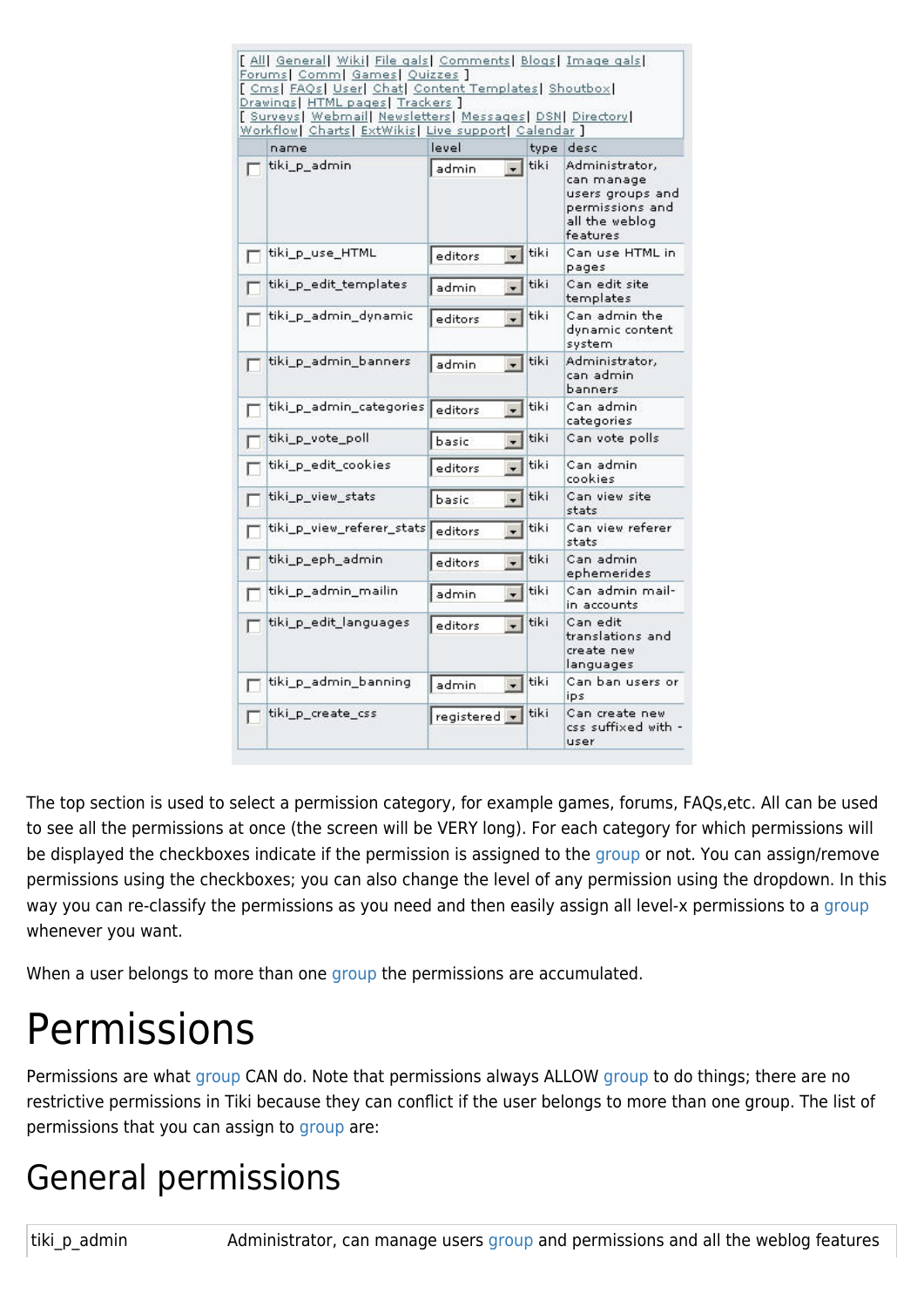| tiki p use HTML                                  | Can use HTML in pages                          |
|--------------------------------------------------|------------------------------------------------|
| tiki_p_edit_templates                            | Can edit site templates                        |
| tiki p admin dynamic                             | Can admin the dynamic content system           |
| tiki p admin banners                             | Administrator, can admin banners               |
| tiki p admin categories Can admin categories     |                                                |
| tiki p vote poll                                 | Can vote polls                                 |
| tiki p_edit_cookies                              | Can admin cookies                              |
| tiki p view stats                                | Can view site stats                            |
| tiki p view referer stats Can view referer stats |                                                |
| tiki p eph admin                                 | Can admin ephemerides                          |
| tiki_p_admin_mailin                              | Can admin mail-in accounts                     |
| tiki p edit languages                            | Can edit translations and create new languages |
| tiki p admin banning                             | Can ban users or ISP                           |
| tiki p create css                                | Can create new css suffixed with -user         |

## Wiki permissions

| tiki_p_edit                   | Can edit pages                         |
|-------------------------------|----------------------------------------|
| tiki p view                   | Can view page/pages                    |
| tiki p remove                 | Can remove                             |
| tiki p rollback               | Can rollback pages                     |
| tiki p admin wiki             | Can admin the wiki                     |
| tiki p wiki attach files      | Can attach files to wiki pages         |
| tiki_p_wiki_admin_attachments | Can admin attachments to wiki pages    |
| tiki p wiki view attachments  | Can view wiki attachments and download |
| tiki p upload picture         | Can upload pictures to wiki pages      |
| tiki p_minor                  | Can save as minor edit                 |
| tiki_p_rename                 | Can rename pages                       |
| tiki p lock                   | Can lock pages                         |
| tiki p edit structures        | Can create and edit structures         |
| tiki p edit copyrights        | Can edit copyright notices             |

## File galleries permissions

| tiki p admin file galleries  | Can admin file galleries  |
|------------------------------|---------------------------|
| tiki p create file galleries | Can create file galleries |
| tiki p upload files          | Can upload files          |
| tiki p download files        | Can download files        |
| tiki p view file gallery     | Can view file galleries   |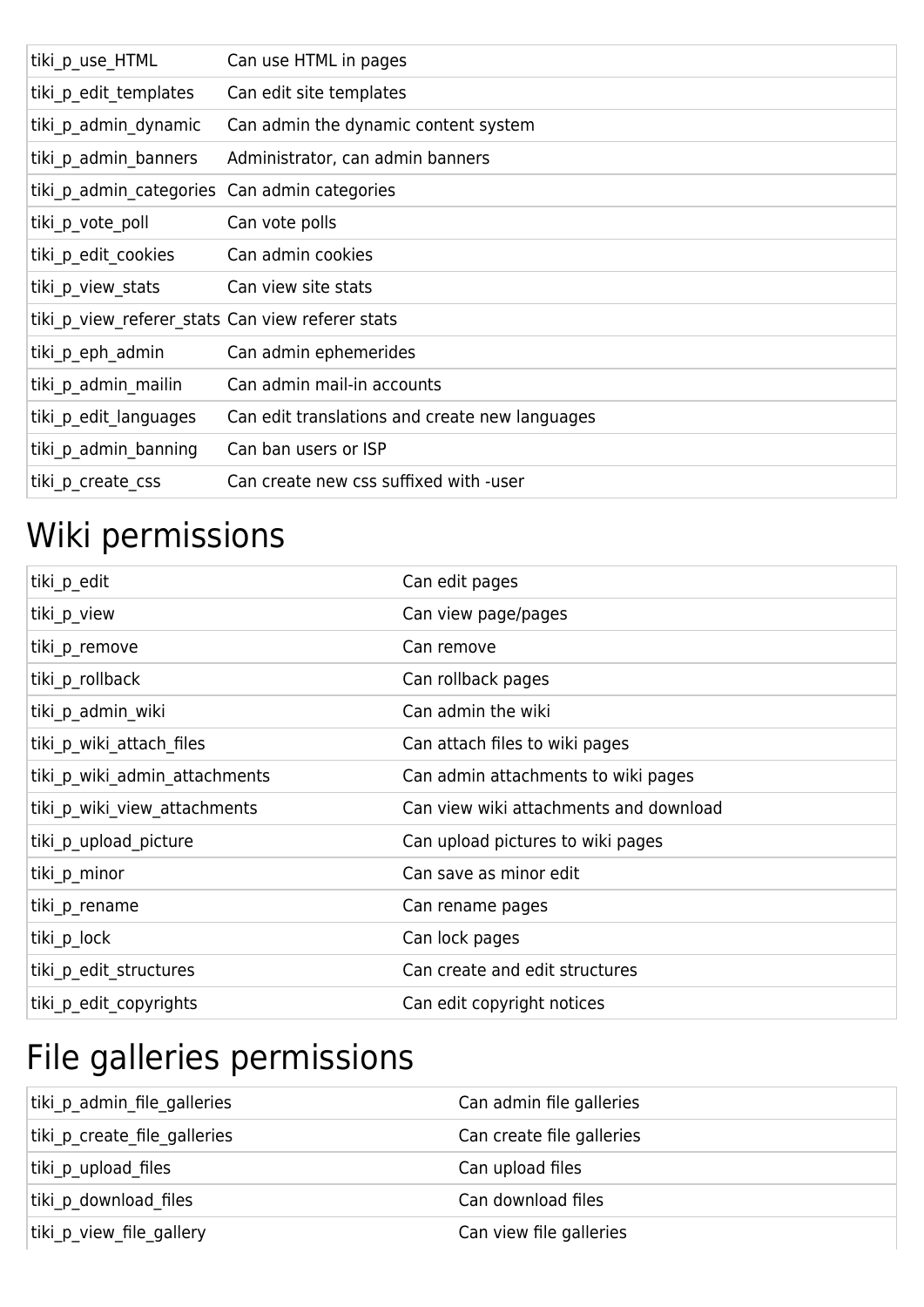## Comment permissions

| tiki p post comments   | Can post new comments |
|------------------------|-----------------------|
| tiki p read comments   | Can read comments     |
| tiki p remove comments | Can delete comments   |
| tiki p vote comments   | Can vote comments     |
| tiki p edit comments   | Can edit all comments |

## Blog permissions

| tiki p create blogs | Can create a blog  |
|---------------------|--------------------|
| tiki p_blog_post    | Can post to a blog |
| tiki p blog admin   | Can admin blogs    |
| tiki p read blog    | Can read blogs     |

## Image gallery permissions

| tiki p admin galleries     | Can admin Image Galleries        |
|----------------------------|----------------------------------|
| tiki p create galleries    | Can create image galleries       |
| tiki p upload images       | Can upload images                |
| tiki p view image gallery  | Can view image galleries         |
| tiki p batch upload images | Can upload zip files with images |
|                            |                                  |

## Forums permissions

| tiki p admin forum      | Can admin forums             |
|-------------------------|------------------------------|
| tiki p forum post       | Can post in forums           |
| tiki p forum post topic | Can start threads in forums  |
| tiki p forum read       | Can read forums              |
| tiki p forum vote       | Can vote comments in forums  |
| tiki p forums report    | Can report msgs to moderator |
| tiki p forum attach     | Can attach to forum posts    |
| tiki p forum autoapp    | Auto approve forum posts     |

## Communications permissions

| tiki p send pages           | Can send pages to other sites    |
|-----------------------------|----------------------------------|
| tiki p sendme pages         | Can send pages to this site      |
| tiki p admin received pages | Can admin received pages         |
| tiki_p_send_articles        | Can send articles to other sites |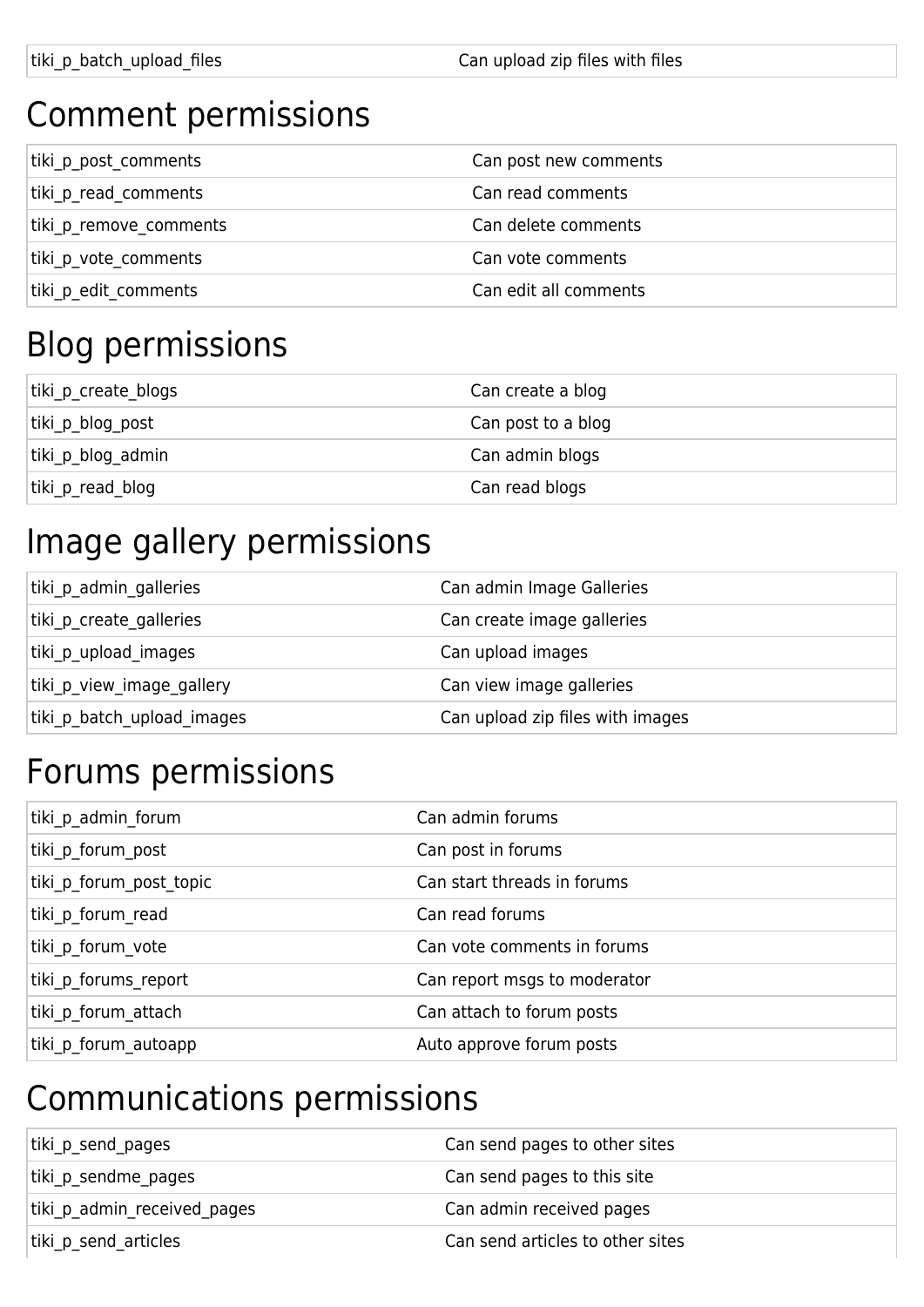tiki p sendme articles can send articles to this site

tiki\_p\_admin\_received\_articles extending the Can admin received articles

#### Games permissions

| tiki_p_play_games  | Can play games  |
|--------------------|-----------------|
| tiki_p_admin_games | Can admin games |

## Quiz permissions

| tiki p admin quizzes     | Can admin quizzes          |
|--------------------------|----------------------------|
| tiki p take quiz         | Can take quizzes           |
| tiki p view quiz stats   | Can view quiz stats        |
| tiki_p_view_user_results | Can view user quiz results |

#### Articles & Submissions permissions

| tiki p edit article           | Can edit articles                         |
|-------------------------------|-------------------------------------------|
| tiki p remove article         | Can remove articles                       |
| tiki p read article           | Can read articles                         |
| tiki p submit article         | Can submit articles                       |
| tiki p edit submission        | Can edit submissions                      |
| tiki p remove submission      | Can remove submissions                    |
| tiki p approve submission     | Can approve submissions                   |
| tiki p admin cms              | Can admin the cms                         |
| tiki p autoapprove submission | Submitted articles automatically approved |

## FAQ permissions

| tiki p admin faqs  | Can admin FAQs            |
|--------------------|---------------------------|
| tiki_p_view_faqs   | Can view FAQs             |
| tiki_p_suggest_faq | Can suggest FAQ questions |

## User permissions

| tiki p create bookmarks  | Can create user bookmarks         |
|--------------------------|-----------------------------------|
| tiki p configure modules | Can configure modules             |
| tiki p cache bookmarks   | Can cache user bookmarks          |
| tiki p usermenu          | Can create items in personal menu |
| tiki p minical           | Can use the mini event calendar   |
| tiki p userfiles         | Can upload personal files         |
| tiki p_tasks             | Can use tasks                     |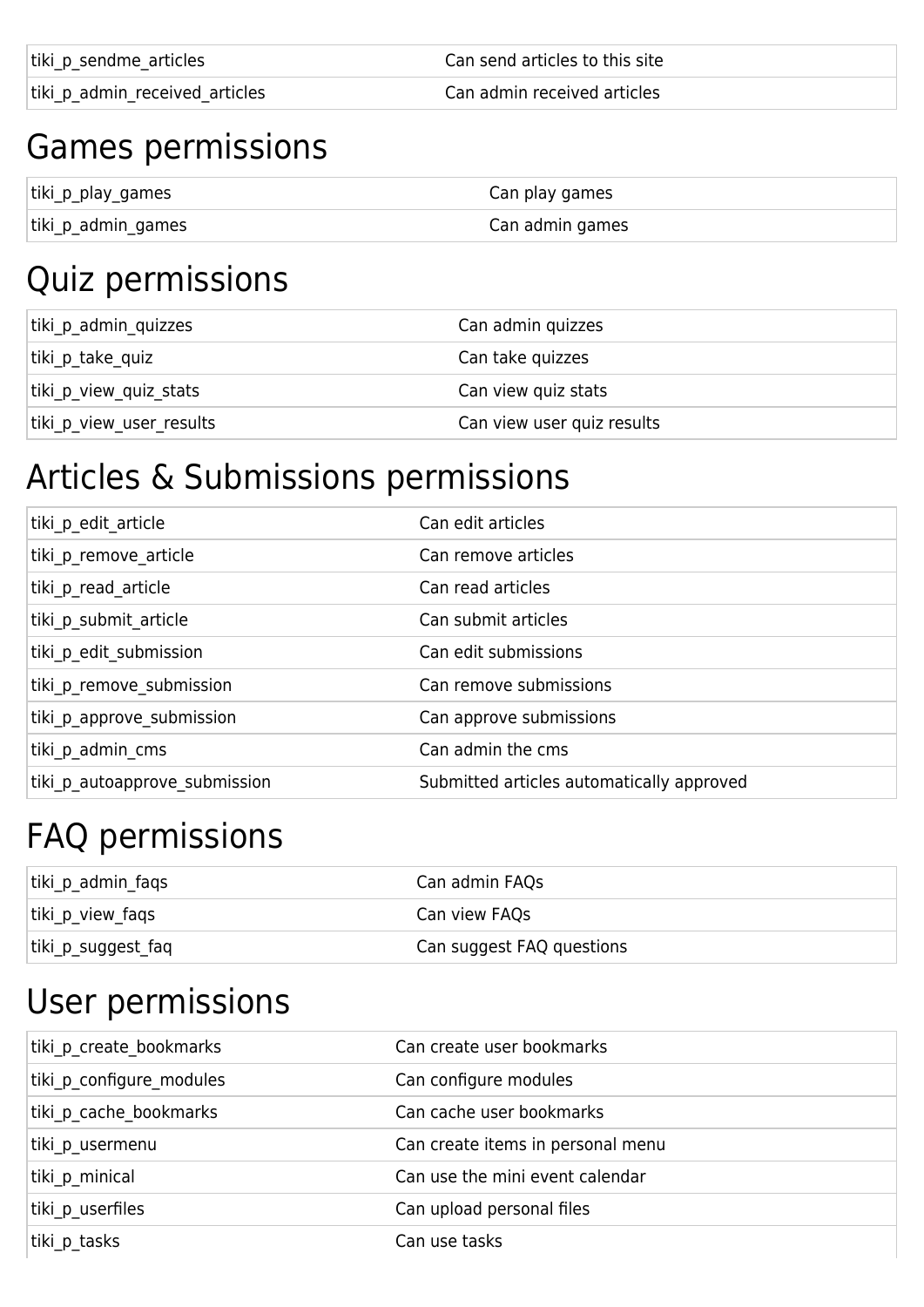| tiki_p_notepad    | Can use the notepad    |
|-------------------|------------------------|
| tiki p newsreader | Can use the newsreader |

#### Chat permissions

| tiki_p_admin_chat | Administrator, can create channels remove channels etc |
|-------------------|--------------------------------------------------------|
| tiki_p_chat       | Can use the chat system                                |

## Content template permissions

| tiki_p_edit_content_templates | templates Can edit content templates |
|-------------------------------|--------------------------------------|
| tiki_p_use_content_templates  | templates Can use content templates  |

## Shout box permissions

| tiki p view shoutbox  | Can view shoutbox                     |
|-----------------------|---------------------------------------|
| tiki p admin shoutbox | Can admin shoutbox (Edit/remove msgs) |
| tiki p post shoutbox  | Can pot messages in shoutbox          |

## Drawing permissions

| tiki_p_admin_drawings | Can admin drawings |
|-----------------------|--------------------|
| tiki_p_edit_drawings  | Can edit drawings  |

## HTML page permissions

| tiki_p_view_html_pages | pages Can view HTML pages |
|------------------------|---------------------------|
| tiki_p_edit_html_pages | pages Can edit HTML pages |

## Tracker permissions

| tiki p modify tracker items  | Can change tracker items              |
|------------------------------|---------------------------------------|
| tiki p comment tracker items | Can insert comments for tracker items |
| tiki p create tracker items  | Can create new items for trackers     |
| tiki p admin trackers        | Can admin trackers                    |
| tiki p view trackers         | Can view trackers                     |
| tiki p attach trackers       | Can attach files to tracker items     |

## Survey permissions

| tiki p admin surveys     | Can admin surveys     |
|--------------------------|-----------------------|
| tiki p take survey       | Can take surveys      |
| tiki p view survey stats | Can view survey stats |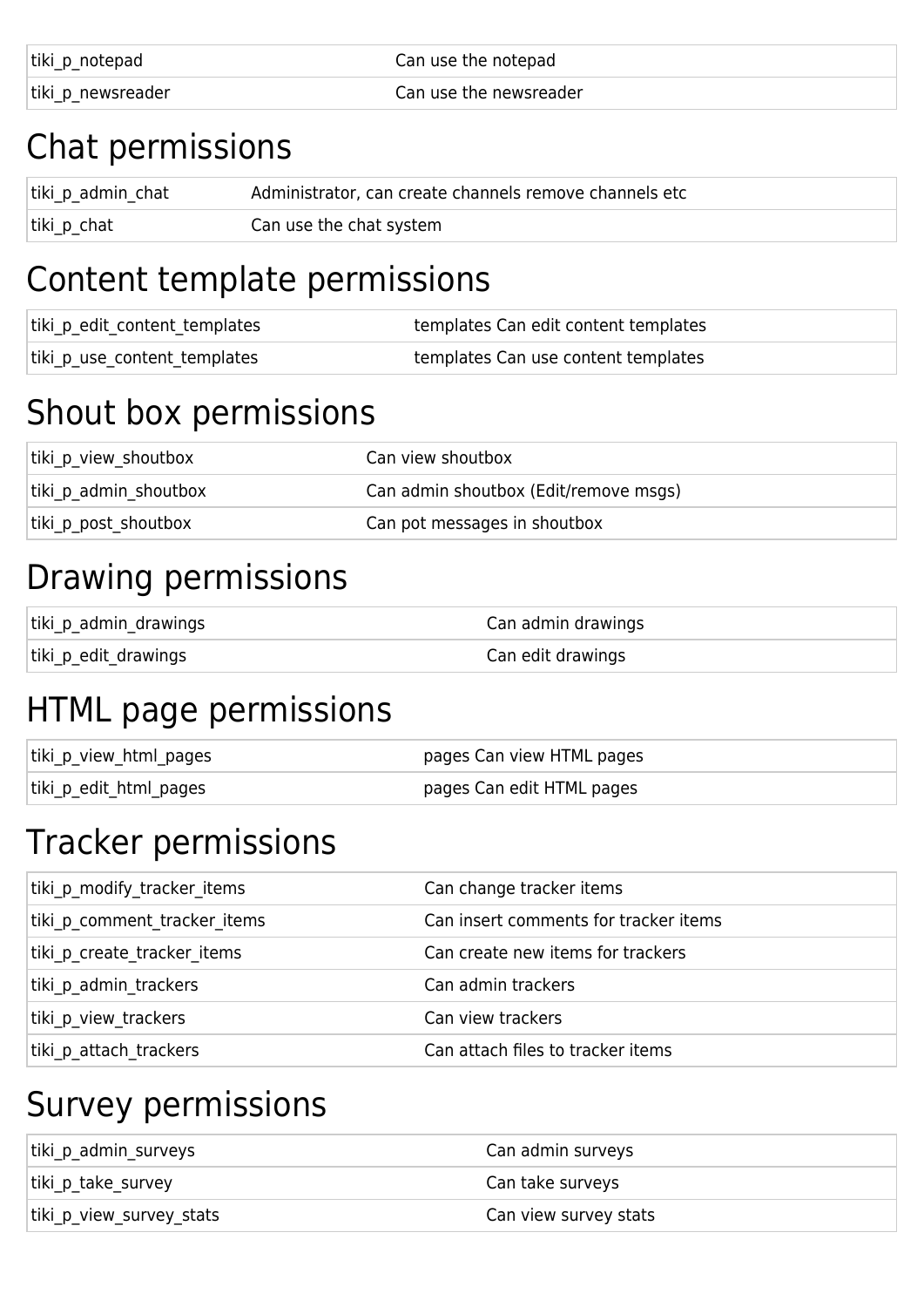## Webmail permissions

tiki p use webmail v a controller can use webmail

#### Newsletter permissions

| tiki p admin newsletters     | Can admin newsletters                  |
|------------------------------|----------------------------------------|
| tiki p subscribe newsletters | Can subscribe to newsletters           |
| tiki p subscribe email       | Can subscribe any email to newsletters |

#### User message permissions

| tiki p messages      | Can use the messaging system       |
|----------------------|------------------------------------|
| tiki p broadcast     | Can broadcast messages to group    |
| tiki p broadcast all | Can broadcast messages to all user |

## **DSNs**

Permissions are created dynamically. See the Wiki [SQL plugin](https://doc.tiki.org/PluginSQL) for information

## Directory permissions

| tiki p admin directory       | Can admin the directory           |
|------------------------------|-----------------------------------|
| tiki p view directory        | Can use the directory             |
| tiki p admin directory cats  | Can admin directory categories    |
| tiki p admin directory sites | Can admin directory sites         |
| tiki p submit link           | Can submit sites to the directory |
| tiki p autosubmit link       | Submitted links are valid         |
| tiki p validate links        | Can validate submitted links      |

## **Charts**

| tiki p admin charts            | Can admin charts         |
|--------------------------------|--------------------------|
| tiki p view chart              | Can view charts          |
| tiki p vote chart              | Can vote                 |
| tiki p suggest chart item      | charts Can suggest items |
| tiki p autoval chart suggestio | Autovalidate suggestions |
|                                |                          |

## ExtWikis

missing permissions here